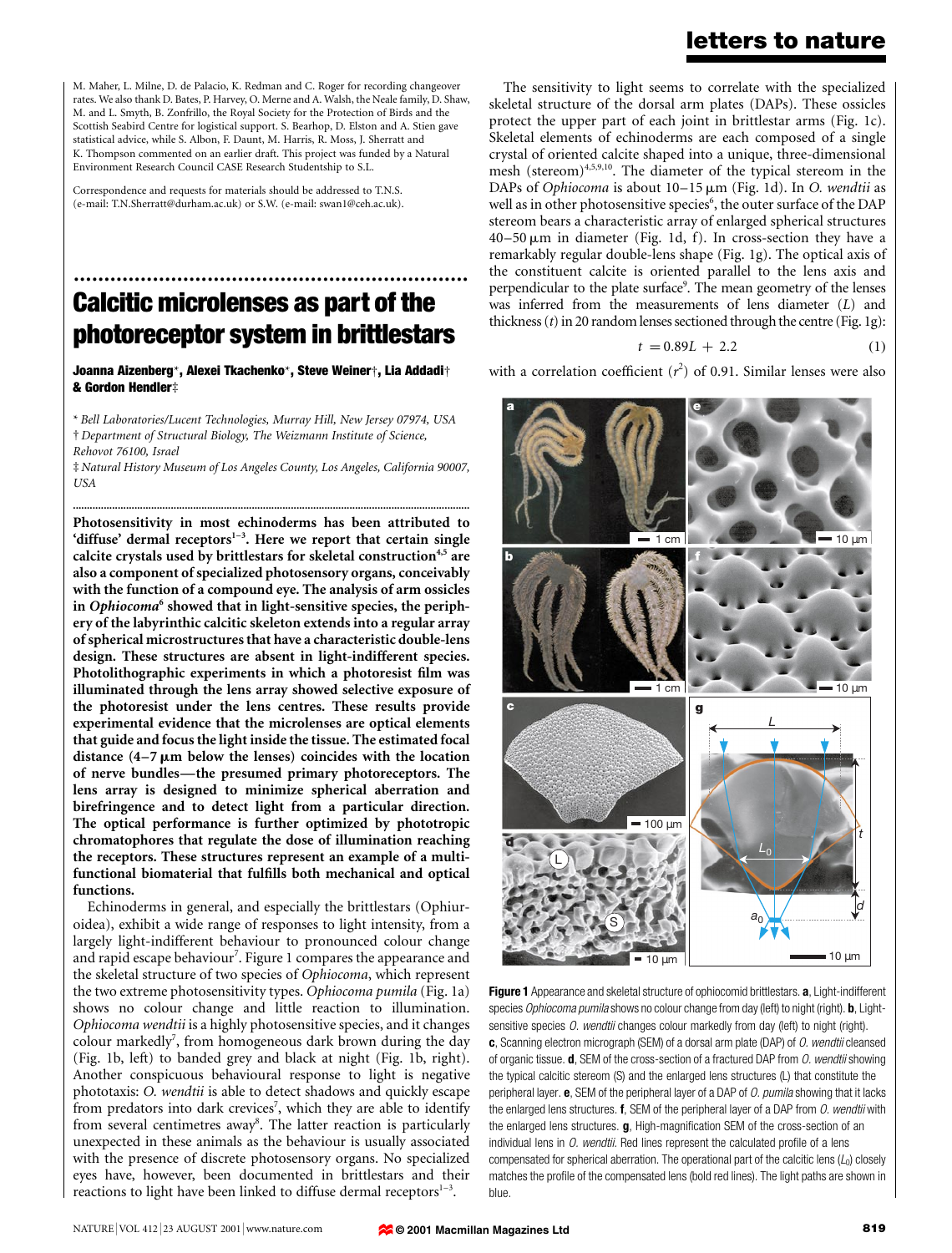### letters to nature

found on the dorsal region of lateral arm plates. Ventral arm plates and most of the surface of lateral arm plates do not develop enlarged spherical structures, and the orientation of the optical axis of the constituent calcite is not perpendicular to the surface of the plate.

The absence of such structures on the DAPs in various relatively light-insensitive species, such as O. pumila (Fig. 1a, e), raises the possibility of the direct involvement of calcitic microlenses in photoreception. Calcitic microlenses were used by the trilobites<sup>11-13</sup>. The presence of transparent regions of compact stereom has been reported also for sea stars<sup>14</sup> and sea urchins<sup>15</sup>. We proposed that these calcitic microstructures might have a function in directing and focusing the light on photosensitive tissues.

To detect and visualize the lensing effect, we designed a lithographic experiment (see Fig. 2a). A DAP of O. wendtii was cleansed of organic tissue, and a low-magnification scanning electron micrograph (SEM) of its dorsal surface was recorded as a reference image. The inner stereom of the DAP was polished until a  $43$ - $\mu$ m-thick lens layer, free of the underlying stereom, was produced. This size was chosen to correspond to the thickness of the largest measured lens. The lens layer was placed onto a  $5$ - $\mu$ m-thick polydimethylsiloxane (PDMS) film and embedded in PDMS. PDMS served two functions: a support and a transparent organic medium with a high refractive index. A film of positive photoresist was spun on a silicon wafer. In preliminary experiments, we studied the depth of the processed photoresist as a function of exposure and set the illumination dose,

 $I_0$ , just below the sensitivity level of photoresist (Fig. 2b, left). We performed two exposures of photoresist using the lens array embedded in PDMS as a mask $16,17$ . In the first experiment, the sample was brought directly into a conformal contact with the photoresist. In the second experiment, an additional  $12$ - $\mu$ m-thick PDMS film was used between the sample and photoresist. For our fixed exposure conditions  $(I_0)$  patterns in the photoresist are recorded only for the regions where  $I > I_0$ —that is, for the areas exposed with focused light—the size of the spots in the photoresist being equal to the cross-section of the focused beam (Fig. 2b, right).

A comparative analysis of the photoresist surfaces and the reference image of the lens layer made it possible to delineate the region in the lens array (Fig. 2c) and the corresponding patterns in the photoresist obtained at the distances  $h_1$  (48  $\mu$ m) and  $h_2$  (60  $\mu$ m) from the upper surface of the lens array, respectively (Fig. 2d, e). Superimposed images of Fig.  $2c-e$ , with the individual lenses outlined, clearly show the selective exposure of photoresist under the lens areas (Fig. 3a). This result unequivocally confirms the focusing ability of the dorsal peripheral layer of the DAP.

Figure 3b presents the rationale for the quantitative analysis of the lensing effect, by describing the focusing action of the lenses located along the dotted line in Fig. 3a. For the family of lenses that produce patterns in both photoresist layers (for example lenses 2 and 4 in Fig. 3b), we can determine distances  $(x)$  from the focal point of each



Figure 2 Lithographic experiment showing the focusing ability of the lens layer. a, Schematic representation of the experimental procedure (see text for details). **b**, Depth of the processed photoresist layer,  $D_p$ , as a function of exposure,  $I$  (left). The light intensity for the lithographic imaging of the focusing effect was maintained at the  $I<sub>0</sub>$  value, such that only areas exposed with focused light would appear in photoresist (right). c, SEM of the analysed area in a lens array of  $O$ . wendtii. **d, e**, SEMs of photoresist exposed at the distance  $h_1$  (48  $\mu$ m) (d) and  $h_2$  (60  $\mu$ m) (e) from the top surface of the corresponding lens array shown in c.



Figure 3 Analysis of the focusing effect of the lens layer. a, Superposition of the micrographs shown in Fig. 2c-e. Photoresist is selectively exposed under the lens areas outlined by dashed lines. **b**, Schematic representation of the focusing action of lenses located along the dotted line in **a**. Lenses with a focal plane above  $h_1$  produce narrow features in the first lithographic experiment and no features in the second (lens 1). Lenses with a focal point below  $h_2$  produce narrow features in the second experiment and no features in the first (lens 5). When the focal plane of a lens is located significantly above  $h_1$ , no pattern in either photoresist layer is formed (lens 3). Patterns in both photoresist layers are recorded under lenses with a focal point between  $h_1$  and  $h_2$  (lenses 2 and 4). c, Distances from the focal points of lenses to the first imaging plane  $(x)$  as a function of the lens diameters (L). **d**, Sizes of the spots in photoresist (a) as a function of x.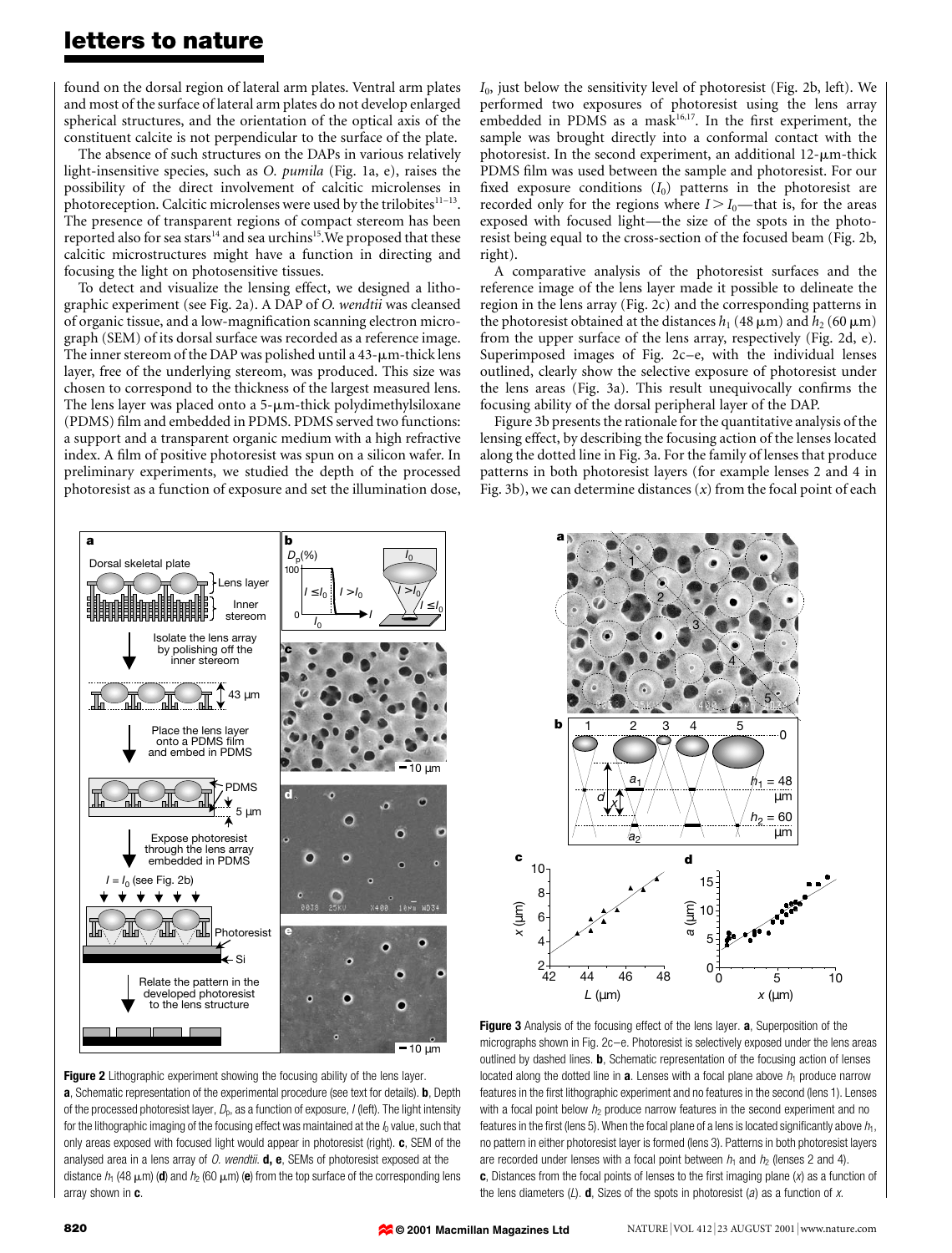lens to the first imaging plane:

$$
x = a_1(h_2 - h_1)/(a_1 + a_2) \tag{2}
$$

where  $a_1$  and  $a_2$  are the measured diameters of the spots recorded at the distances  $h_1$  and  $h_2$  from the top surface of the lens array, respectively. Figure 3c shows that the distances  $x$  depend linearly on the lens diameters L:

$$
x = 1.14L - 44.8 \tag{3}
$$

where  $r^2$  is 0.93.

Equations (1) and (3) allowed us to calculate the experimental position of the focal plane for the lenses operating in PDMS:

$$
d = h_1 + x - t \approx 0.25L \approx 6.5 - 12.5 \,\mu\text{m} \tag{4}
$$

Using basic considerations of the geometric optics for a thick lens<sup>18</sup> that has the characteristic shape of the microlenses, we determined the relationship between  $d$  and the effective focal length  $f$ :

$$
f \approx d(1 - (1 - n_1/n_c)t/R_u)^{-1} \approx 1.5d \tag{5}
$$

where  $R_u$  is the curvature radius of the upper surface of the lens, and  $n_1$  (1.46) and  $n_c$  (1.66) are the refractive indices of PDMS and calcite along the c-axis, respectively. The position of the focal point in the actual biological environment,  $(d<sub>b</sub>)$ , can be determined using the thick-lens formula<sup>18</sup> for two media with different refractive indices:

$$
d_{\rm b} \approx d(n_{\rm c}/n_1 - 1)/(n_{\rm c}/n_2 - 1) \approx 0.14L \approx 4-7 \,\mu\text{m} \tag{6}
$$

where  $n_2$  (1.34) is the refractive index of body fluids<sup>11</sup>.

Figure 3d presents the sizes of the spots in the photoresist  $(a)$  as a function of  $x$  for the entire lens array. Using a linear approximation of the data,  $a(x) = 1.26x + 2.9$   $(r^2 = 0.90)$ , one can estimate the size of the spot at the focal plane,  $a_0 = a(x = 0)$  $\approx$  2.9  $\mu$ m, and the operational diameter of a typical lens,  $L_0 = a(x = f) \approx 20 \,\mu\text{m}$ . The intensity of the incoming light is thus enhanced at the focal point by a factor of  $E = (L_0/a_0)^2 \approx 50$ .

For a thick lens formed by two spherical surfaces,  $a_0$  is related to  $L_0$  and f by the equation<sup>18</sup>  $a_0 \approx L_0^2/f$ . For such a lens, the experimental values of  $a_0$  and  $f$  would then correspond to the maximum operational diameter  $L_0 \approx 5-6 \,\mu \text{m}$  and the light enhancement factor  $E \approx 3-4$ . The experimentally determined values of  $L_0$  and E (see above equations) are significantly higher, clearly indicating that there must exist a marked compensation for spherical aberration $11,12,18$ . To verify this conclusion, we calculated the optimal profile for the compensated calcitic lens in a biological medium (red line in Fig. 1g) and found it to be in a good agreement with the actual shape of the operational part of a lens. The proportionality of t and  $d$  to  $L$  (equations (1), (4) and (6)) suggests that all lenses are rescaled replicas of each other, implying that the entire array is compensated for aberration.



Figure 4 Transmission electron micrograph of the decalcified section of the DAP of O. wendtii. Sample preparation is described in ref. 6. L, lens area; N, nerve bundle; P, pigment.

#### letters to nature

If the calcitic microlenses are involved in photoreception as light guides and concentrators, one should expect the presence of receptors positioned at their focal points. Indeed, a transmission electron microscopy study<sup>6</sup> of thin sections of decalcified DAPs revealed bundles of nerve fibre located at the predicted distance  $d_{\rm b}$ beneath the lens layer (Fig. 4). The diameters of the neural bundles  $(b \approx 2-4 \,\mu\text{m})$  correspond well to the estimated size of the focused spot  $a_0$ . Furthermore, what is seen as a diurnal colour change of O. wendtii (Fig. 1b) is, in fact, a filtering and diaphragm action of chromatophores. These chromatophores regulate the intensity of light reaching the lenses by extending their pigment-filled processes to cover the lens during the day and retracting them to a lateral position between the lenses during the night<sup>6</sup> (Fig. 4). Although the characteristics of echinoderm dermal photoreceptors and their precise locations are poorly understood and controversial<sup>3,6,19,20</sup>, the likelihood of sub-lens photoreceptors in O. wendtii also corresponds with neurophysiological<sup>21,22</sup> and biochemical<sup>20</sup> data.

On the basis of our results, we suggest that the array of calcitic microlenses with their unique focusing effect and underlying neural receptors may form a specialized photoreceptor system with a conceivable compound-eye capability. For a compound eye to operate, each unit (lens plus photoreceptor) must respond only to light coming from a single direction<sup>23</sup>. The angular selectivity is determined by three principal parameters: first, the angular resolution of the lens,  $\phi = a_0/f$ . Our experiments yield a  $\phi$ -value of  $\sim$ 10°. The second parameter is the ratio of the detector diameter to the focal length, m. Although we do not know the effective size of the receptors in O. wendtii, we can estimate the maximum value of  *that is limited by the diameter of the sub-lensar nerve bundles:*  $m_{\text{max}} = b/f \approx \phi$ . The last parameter that determines the angular selectivity is the alignment of the detector with respect to the optical axis. From our observation that the lenses are compensated for aberration, it follows that when light deviates from the optimal direction by  $\psi$ , the spot size increases linearly with  $|\psi|$ :  $a(\psi) - a_0 \approx |\psi| L_0$ . This implies that the focal intensity decays as  $(|\psi| + \psi^*)^{-2}$ , that is, it is sharply peaked in the vicinity of the optimal incident angle, with the characteristic width of the peak ( $\psi^* \approx a_0/L_0$ ) being of the order of the angular resolution  $\phi$ . This effect suggests a plausible mechanism for targeting specific receptors aligned with the lens axis, on the basis of significantly stronger receptor response to the incoming focused light.

The selected nerve bundle will then efficiently detect signals that come only from one direction with the angular selectivity of  $\sim 10^{\circ}$ , making the calcitic microlenses suitable for a compound-eye unit. It is doubtful, however, that one DAP could function as a single eyeeven though it has a slightly curved shape, the individual lenses are all oriented along the crystallographic  $c$ -axis, minimizing the effect of birefringence. This suggests that the entire array is a highly redundant optical element free of aberration that detects the light from a particular direction. As a brittlestar has a large number of DAPs and additional arrays of lenses on the lateral surfaces, all of which are oriented differently and are capable of changing position as the arm moves, it could potentially extract a considerable amount of visual information about its environment. Although we have only limited evidence that the lens apparatus operates at a distance<sup>8</sup>, which would conform to the definition of an eye, our results suggest that the presence of such structures may be sufficient to elicit the rapid, coordinated behaviours, such as detection of predators and retreat toward crevices, that imply the occurrence of vision. These are the very abilities that are central to the survival of individuals of O. wendtii in their natural habitat<sup>7</sup>.

The demonstrated use of calcite by brittlestars, both as an optical element and as a mechanical support, illustrates the remarkable ability of organisms, through the process of evolution, to optimize one material for several functions, and provides new ideas for the fabrication of 'smart' materials<sup>24,25</sup>.